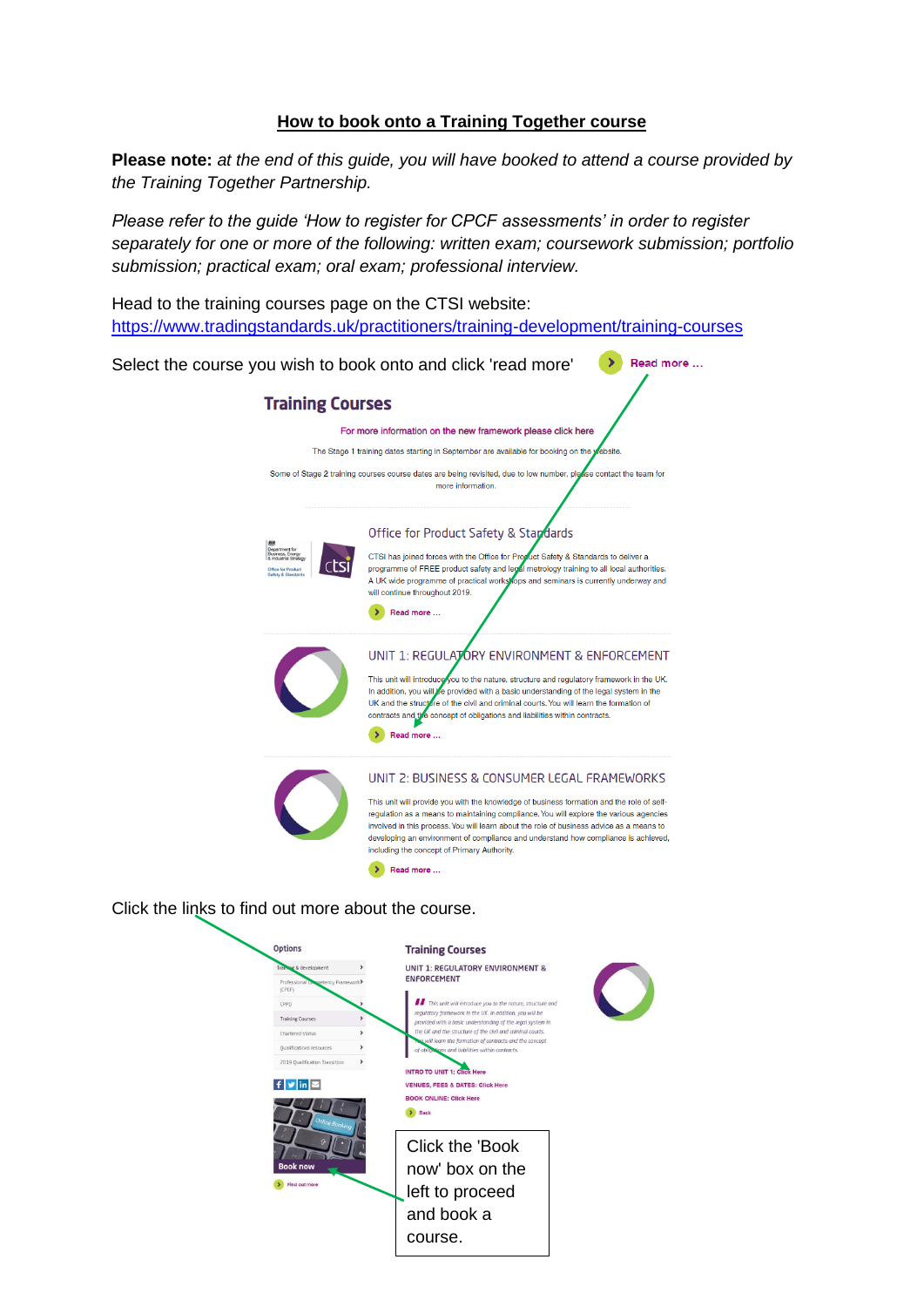Click the 'Click here' link beside the course you wish to book:



You will land on the login page below.

Members (or previous members) are to enter the email address registered with CTSI into the 'Username' box. They should then enter their six-digit member number into the 'Password' box:

## **Book online**

- . Bookings must reach the CTSI office no later than the registration deadline.
- · Please refer to the terms and conditions when booking for details of cancellation fees.
- All booking queries should be directed to the Events Team for training and events tsievents@tsi.org.uk or the Qualifications team qualifications@tsi.org.uk for examinations.
- Booking early is recommended to quarantee a place.
- Please note, due to circumstances beyond CTSI's control, speakers, venue, content and timings may vary. CTSI reserve the right to cancel the event if necessary and issue a full refund of booking fees where applicable.
- CTSI will not be held liable for any transport or accommodation costs incurred as a result of any cancellation of a course or event.

|          |        | Please enter your username and password                                                                               |
|----------|--------|-----------------------------------------------------------------------------------------------------------------------|
| Username |        |                                                                                                                       |
| Password |        |                                                                                                                       |
|          | LOG IN |                                                                                                                       |
|          |        | If you are already registered with CTSI but can't remember your password please use the password reminder feature     |
|          |        | If you are not registered with CTSI then please use the Register Details feature.                                     |
|          |        | If a person new to CTSI wishes to book onto a course, click<br>'Register details' under the 'password reminder' link. |

Members (or previous members) do have the option of sending a **password reminder** to the email address registered to CTSI **(it's always best to check this if the candidate is unsure whether they are registered to CTSI, so as not to create duplicate**  records).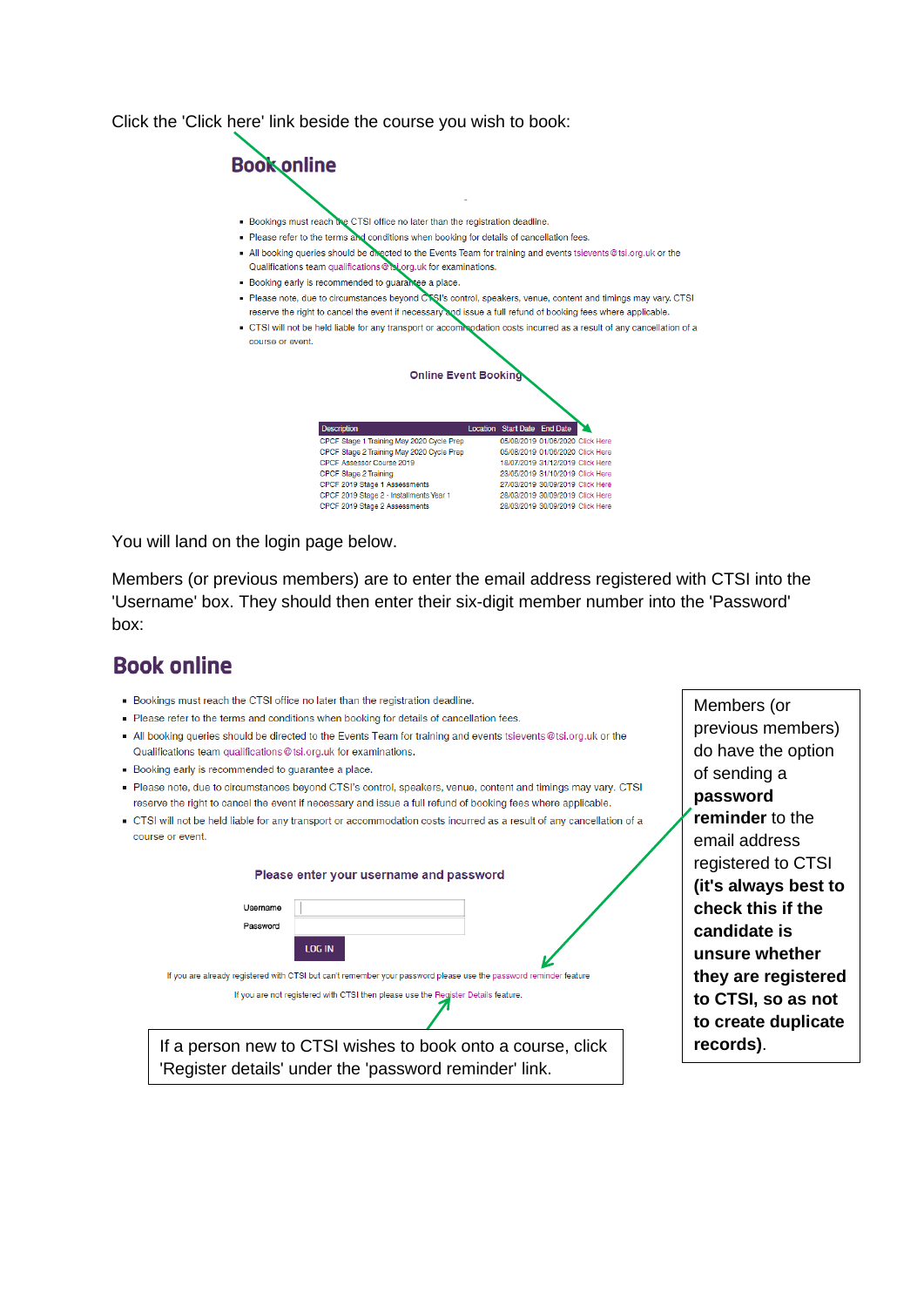This will enable you to book onto a course, and indicate whether the candidate will be selffunding or if their local authority will be paying. When you have done this, click 'Continue':

| <b>Options</b>                  | <b>Book online</b>                                                                                                                                                                                                                  |
|---------------------------------|-------------------------------------------------------------------------------------------------------------------------------------------------------------------------------------------------------------------------------------|
| <b>Practitioners</b>            | . Bookings must reach the CTSI office no later than the registration deadline.<br>>                                                                                                                                                 |
| Join us                         | . Please refer to the terms and conditions when booking for details of cancellation fees.                                                                                                                                           |
|                                 | • All booking queries should be directed to the Events Team for training and events tslevents@tsi.org.uk or the<br>Qualifications team qualifications@tsi.org.uk for examinations.                                                  |
| Training & development          | ▸<br>. Booking early is recommended to guarantee a place.                                                                                                                                                                           |
| <b>Oualifications</b>           | . Please note, due to circumstances beyond CTSI's control, speakers, venue, content and timings may vary. CTSI<br>,<br>reserve the right to cancel the event if necessary and issue a full refund of booking fees where applicable. |
| Professional competency         | . CTSI will not be held liable for any transport or accommodation costs incurred as a result of any cancellation of a<br>,<br>course or event.                                                                                      |
| <b>Chartered status</b>         | >                                                                                                                                                                                                                                   |
| <b>Training courses</b>         | Please complete the form below to register your details with us.<br>,                                                                                                                                                               |
| <b>Qualifications resources</b> | <b>Personal Details</b><br>>                                                                                                                                                                                                        |
| Events                          | Title '<br>>                                                                                                                                                                                                                        |
| Conference 2017                 | First Name(s) *<br>,                                                                                                                                                                                                                |
| Job opportunities               | Surname *<br>,                                                                                                                                                                                                                      |
|                                 | E-mail *                                                                                                                                                                                                                            |
|                                 | Your e-mail address will also be your login username.                                                                                                                                                                               |
|                                 | <b>Personal Address</b>                                                                                                                                                                                                             |
|                                 | ® I live in the UK <sup>●</sup> I live outside the UK                                                                                                                                                                               |
|                                 | Post Code<br>click to find                                                                                                                                                                                                          |
|                                 | Work/Property/House Name                                                                                                                                                                                                            |
|                                 | Street                                                                                                                                                                                                                              |
|                                 | <b>District</b>                                                                                                                                                                                                                     |
|                                 |                                                                                                                                                                                                                                     |

## Please indicate the party to be invoiced?

| Samantha Craighill                    |  |
|---------------------------------------|--|
| Chartered Trading Standards Institute |  |



The next screen asks for the details of the booking contact. The booking contact is the person booking the course, whether this is the student, or someone booking on behalf of a student. These details are entered automatically but are editable, so ensure the details are correct, supply a purchase order number and click 'continue':

|                                                                                                                              | <b>Online Event Booking</b>                                                                           |  |  |  |  |  |  |
|------------------------------------------------------------------------------------------------------------------------------|-------------------------------------------------------------------------------------------------------|--|--|--|--|--|--|
|                                                                                                                              | Please supply the following required information to start the booking process.                        |  |  |  |  |  |  |
|                                                                                                                              | Event TSQF Intelligence & Investigative Principles Preparation 7 day Course - CTSI 21 Jun-20 Oct 2017 |  |  |  |  |  |  |
| <b>Booking Contact</b>                                                                                                       | Miss Samantha Craighill                                                                               |  |  |  |  |  |  |
|                                                                                                                              | Please select billing address or enter details in box below                                           |  |  |  |  |  |  |
| <b>Billing Address</b>                                                                                                       | Chartered Trading Standards Institute, 1 Sylvan Court, Sylvan Way, Southfi-                           |  |  |  |  |  |  |
| <b>Chartered Trading Standards Institute</b><br>1 Svivan Court<br>Sylvan Way<br>Southfields Business Park<br><b>Basildon</b> |                                                                                                       |  |  |  |  |  |  |
| E-mail address                                                                                                               |                                                                                                       |  |  |  |  |  |  |
| Purchase Order No                                                                                                            |                                                                                                       |  |  |  |  |  |  |
|                                                                                                                              | <b>GO BACK</b><br><b>CONTINUE</b>                                                                     |  |  |  |  |  |  |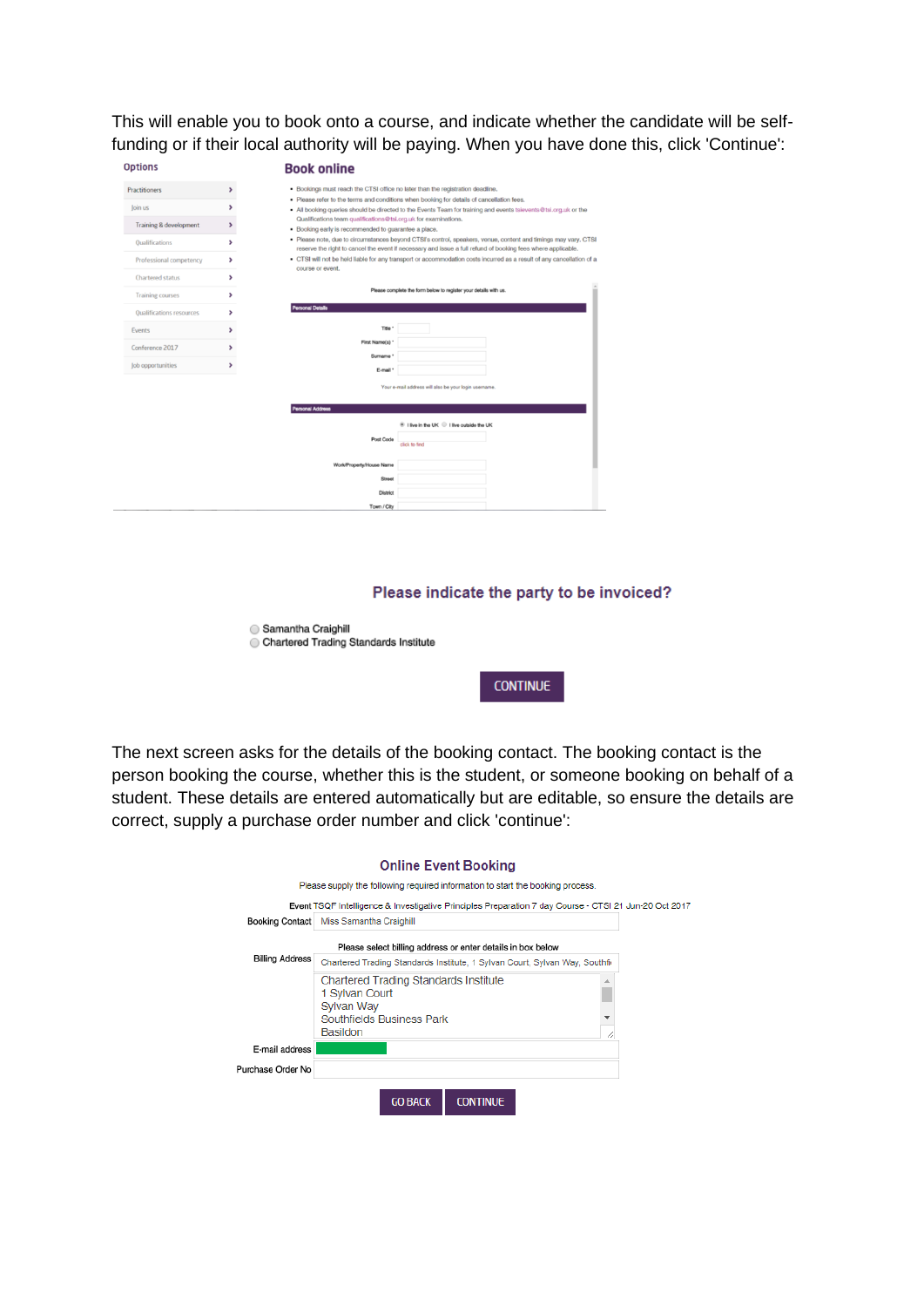On the next screen, select the number of places you wish to reserve on the course using the '+' button:

| <b>Event Name</b>      | CPCF Stage 1 Training May 2020 Cycle Prep                                                                                             |
|------------------------|---------------------------------------------------------------------------------------------------------------------------------------|
| Date                   | 05/08/2019                                                                                                                            |
| Location               |                                                                                                                                       |
| <b>Booking By</b>      | <b>Chartered Trading Standards Institute</b>                                                                                          |
| Your delegate rate is: | <b>CTSI Member</b>                                                                                                                    |
|                        | If you specify more than one delegate, the second and subsequent delegates may not be entitled to the same rate. Full details will be |
| <b>Sessions</b>        | available on the booking summary before completing your booking.                                                                      |
|                        | Fee (GBP) Places                                                                                                                      |
|                        | Unit 1 Regulatory E&E CENTSA 17-18 Oct 19, Revision day 04/2020                                                                       |
|                        | Default - Non Member 895.00                                                                                                           |
|                        | Unit 1 Regulatory E&E CENTSA 12-13 Sep 19, Revision day 04/2020                                                                       |
|                        | Default - Non Member 895.00                                                                                                           |
|                        | tr∐l Unit 2 Business & Consumer LF CENTSA 23-24 Sep 19, Revision day 04/2020⊑                                                         |
|                        | Default - Non Member 895.00                                                                                                           |
|                        | Unit 2 Business & Consumer LF CENTSA 28-29 Oct, Revision day 04/2020                                                                  |
|                        | Default - Non Member 895 00                                                                                                           |
|                        | (3 Spaces Remaining: "Unit 3 TS Law Part 1 CENTSA 30 Sep-1 Oct, Revision day 07/04/20"] בד                                            |
|                        | Default - Non Member 895.00                                                                                                           |
|                        |                                                                                                                                       |
|                        | Unit 3 TS Law Part 1 CENTSA 3-4 Sep, Revision day 06/04/20                                                                            |
|                        |                                                                                                                                       |

On the next screen, input the name(s) of the delegate(s) who will be attending the course. Ensure these details are correct and click 'continue':

| <b>Event Delegates</b>                                                                                                                                                                                                    |                                                                 |             |                |                 |          |           |         |
|---------------------------------------------------------------------------------------------------------------------------------------------------------------------------------------------------------------------------|-----------------------------------------------------------------|-------------|----------------|-----------------|----------|-----------|---------|
| Please complete the delegate information below. If the delegate names are unknown at this point you can leave the delegates as "Guest of"<br>and return to the event booking and add the delegate names at a later stage. |                                                                 |             |                |                 |          |           |         |
|                                                                                                                                                                                                                           | Unit 1 Regulatory E&E CENTSA 17-18 Oct 19, Revision day 04/2020 |             |                |                 |          |           | 1 place |
|                                                                                                                                                                                                                           | <b>Member ID</b>                                                | Rate        | Price          | Prefix          | Forename | Surname   |         |
|                                                                                                                                                                                                                           | 28                                                              |             |                |                 |          |           |         |
| #1                                                                                                                                                                                                                        | <b>UPDATE</b>                                                   | CTSI Member | 855.00         | <b>Miss</b>     | Samantha | Craighill |         |
|                                                                                                                                                                                                                           |                                                                 |             |                |                 |          |           |         |
|                                                                                                                                                                                                                           |                                                                 |             |                |                 |          |           |         |
|                                                                                                                                                                                                                           |                                                                 |             | <b>GO BACK</b> | <b>CONTINUE</b> |          |           |         |